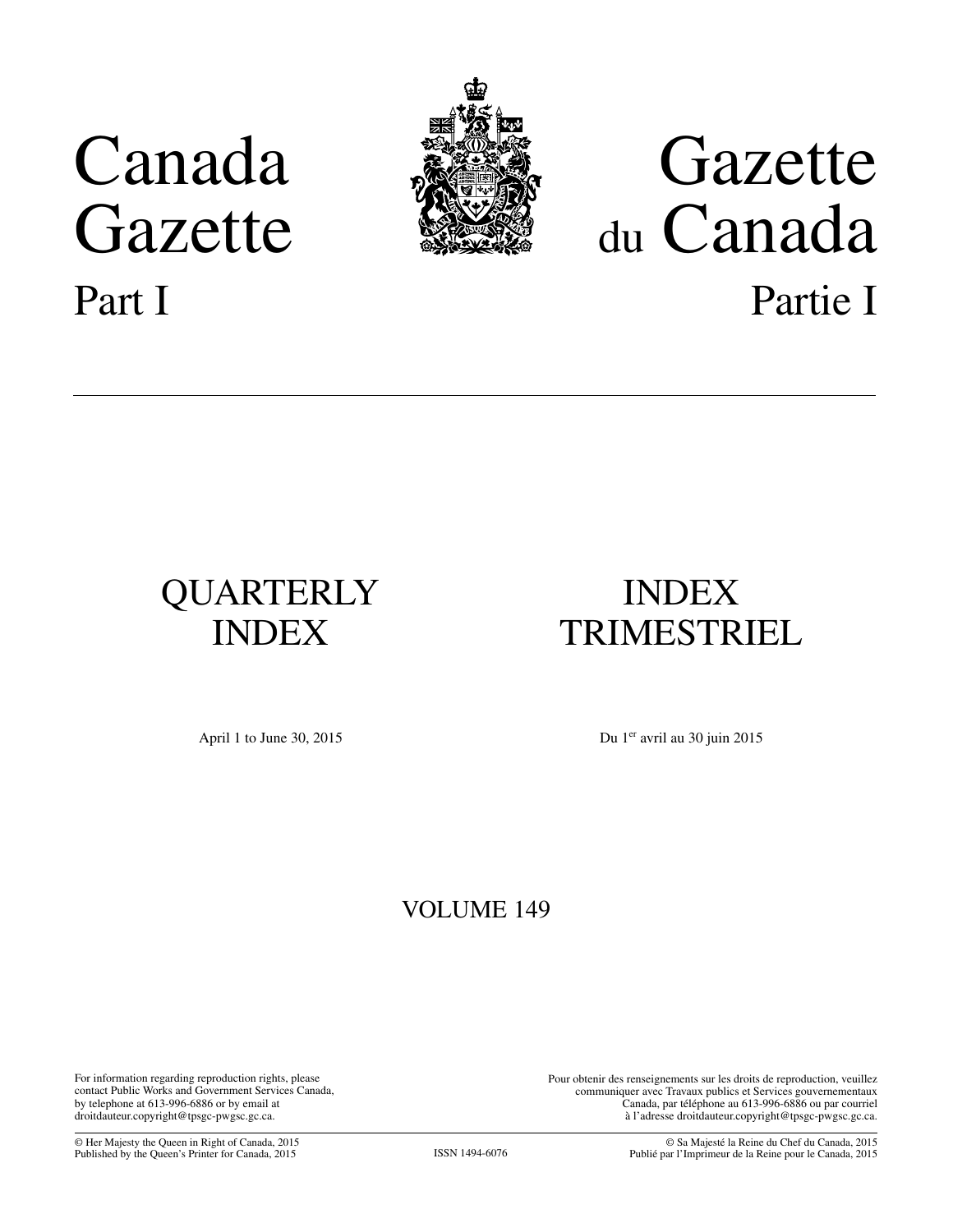#### **TABLE OF CONTENTS**

#### **[COMMISSIONS](#page-2-0)**

| Canada-Newfoundland and Labrador Offshore        |  |
|--------------------------------------------------|--|
|                                                  |  |
|                                                  |  |
|                                                  |  |
| Canadian Radio-television and Telecommunications |  |
|                                                  |  |
|                                                  |  |
|                                                  |  |
|                                                  |  |

#### **GOVERNMENT HOUSE**[.............................................](#page-2-0) 1

#### **[GOVERNMENT NOTICES](#page-3-0)**

|                                          | $\overline{2}$           |
|------------------------------------------|--------------------------|
|                                          | $\overline{2}$           |
|                                          | $\overline{2}$           |
|                                          | $\overline{2}$           |
|                                          | $\overline{c}$           |
|                                          | $\overline{2}$           |
|                                          | $\overline{2}$           |
|                                          | $\overline{2}$           |
|                                          | $\overline{2}$           |
|                                          | 3                        |
| Public Safety and Emergency Preparedness | $\overline{3}$           |
|                                          | 3                        |
|                                          | 3                        |
|                                          |                          |
|                                          |                          |
|                                          |                          |
|                                          | 3                        |
|                                          |                          |
|                                          | $\overline{\mathcal{A}}$ |
|                                          |                          |
|                                          |                          |
|                                          | $\overline{4}$           |
|                                          |                          |
|                                          | $\overline{4}$           |

#### **TABLE DES MATIÈRES**

#### **[COMMISSIONS](#page-9-0)**

|                                                        | 8 |
|--------------------------------------------------------|---|
|                                                        |   |
| Conseil de la radiodiffusion et des télécommunications |   |
|                                                        | 8 |
| Office Canada — Nouvelle-Écosse des                    |   |
|                                                        | 8 |
| Office Canada — Terre-Neuve-et-Labrador                |   |
|                                                        | 8 |
|                                                        | 8 |
|                                                        |   |
|                                                        |   |

#### **[RÉSIDENCE DU GOUVERNEUR GÉNÉRAL](#page-11-0)**............ 10

#### **[AVIS DU GOUVERNEMENT](#page-7-0)**

| Affaires étrangères, Commerce et Développement | 6              |
|------------------------------------------------|----------------|
|                                                | 6              |
|                                                | 6              |
|                                                | 6              |
|                                                | 6              |
|                                                | 6              |
|                                                | 6              |
|                                                | 7              |
|                                                | 7              |
|                                                | $\overline{7}$ |
|                                                |                |
|                                                | $\overline{7}$ |
|                                                |                |
|                                                | 7              |
|                                                |                |
|                                                |                |
|                                                |                |
|                                                |                |
|                                                |                |
|                                                |                |
|                                                |                |
|                                                |                |
|                                                |                |
|                                                |                |
|                                                |                |
|                                                |                |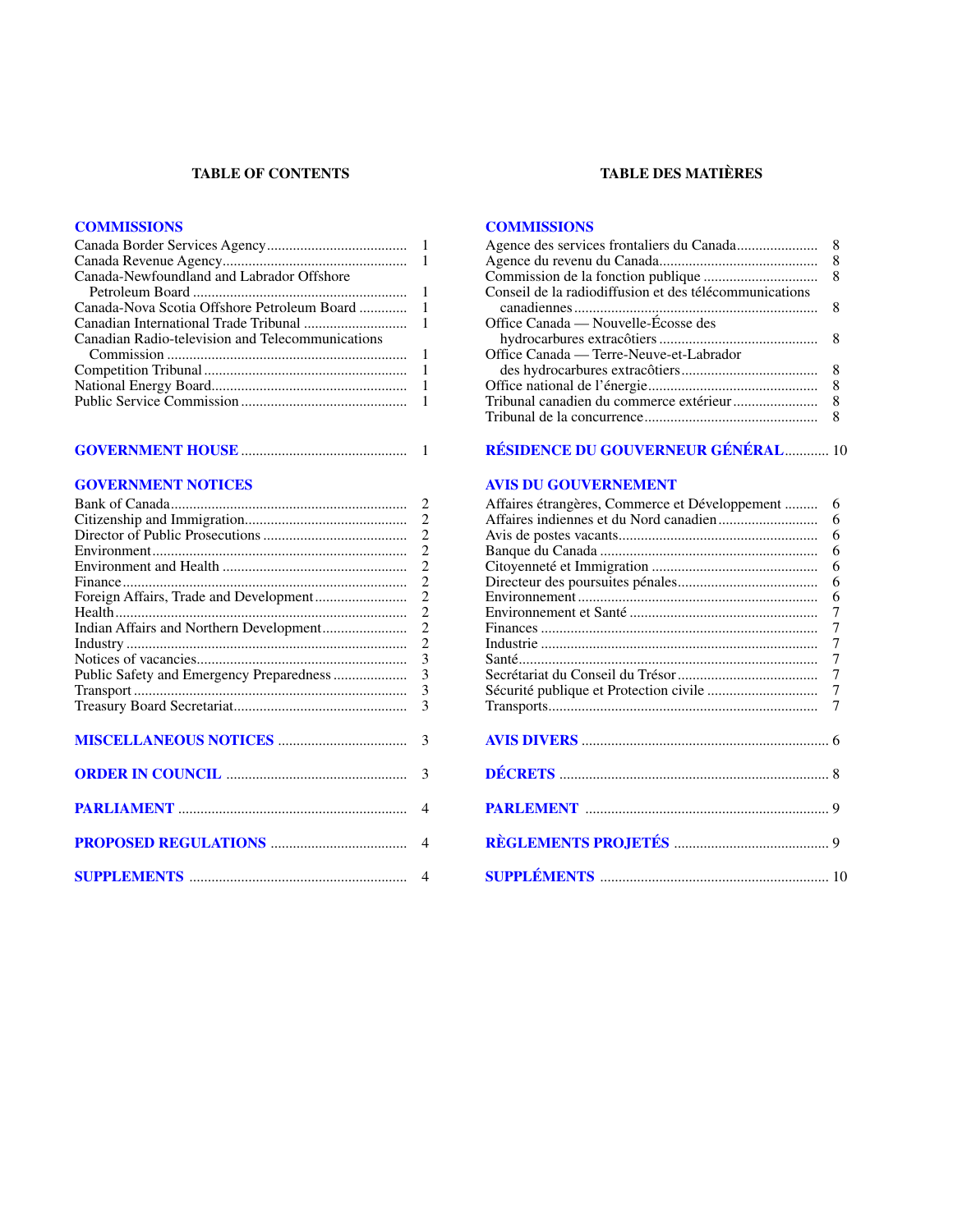### **Index**

<span id="page-2-0"></span>This Quarterly Index of the *Canada Gazette* covers issues 14 to 26. For reference purposes, the date and page numbers of these issues are set out below.

| Volume | <b>Number</b> | Date     | Pages        |
|--------|---------------|----------|--------------|
| 149    | 14            | April 4  | 705 to 775   |
| 149    | 15            | April 11 | 776 to 804   |
| 149    | 16            | April 18 | 805 to 838   |
| 149    | 17            | April 25 | 839 to 865   |
| 149    | 18            | May 2    | 866 to 940   |
| 149    | 19            | May 9    | 941 to 1015  |
| 149    | 20            | May 16   | 1016 to 1030 |
| 149    | 21            | May 23   | 1031 to 1066 |
| 149    | 22            | May 30   | 1067 to 1090 |
| 149    | 23            | June 6   | 1091 to 1174 |
| 149    | 24            | June 13  | 1175 to 1267 |
| 149    | 25            | June 20  | 1268 to 1437 |
| 149    | 26            | June 27  | 1438 to 1601 |

#### **COMMISSIONS**

| <b>Canada Border Services Agency</b>                      |
|-----------------------------------------------------------|
| Special Import Measures Act                               |
| Certain hot-rolled carbon steel plate and high-strength   |
|                                                           |
| Certain photovoltaic modules and laminates -              |
|                                                           |
| <b>Canada Revenue Agency</b>                              |
| <b>Income Tax Act</b>                                     |
| Revocation of registration of a registered Canadian       |
| 721                                                       |
| Revocation of registration of charities 855, 868, 990,    |
| 1021, 1057, 1079, 1112, 1279, 1459                        |
| Revocation of registration of charities (Erratum)<br>855  |
| 990                                                       |
| <b>Canada-Newfoundland and Labrador Offshore</b>          |
| <b>Petroleum Board</b>                                    |
| Canada-Newfoundland and Labrador Atlantic Accord          |
| <b>Implementation Act</b>                                 |
| Call for Bids No. NL15-01EN (Eastern Newfoundland)<br>823 |
| Canada-Nova Scotia Offshore Petroleum Board               |
| Canada-Nova Scotia Offshore Petroleum Resources           |
| Accord Implementation Act                                 |
| 990                                                       |
| <b>Canadian International Trade Tribunal</b>              |
| Appeals                                                   |
| 721                                                       |
| 781                                                       |
| 869                                                       |
| 996                                                       |
|                                                           |
|                                                           |
|                                                           |
| Commencement of preliminary injury inquiry                |
| Hot-rolled carbon steel plate and high-strength low-alloy |
|                                                           |
| Commencement of public interest inquiry                   |
|                                                           |
| Determinations                                            |
|                                                           |
|                                                           |
|                                                           |

| Professional, administrative and management                                                          |     |
|------------------------------------------------------------------------------------------------------|-----|
|                                                                                                      |     |
| Dismissals                                                                                           |     |
|                                                                                                      |     |
|                                                                                                      |     |
| Finding                                                                                              |     |
|                                                                                                      | 828 |
| Inquiries                                                                                            |     |
|                                                                                                      |     |
|                                                                                                      |     |
|                                                                                                      |     |
|                                                                                                      | 999 |
| Professional, administrative and management support                                                  |     |
| Order                                                                                                |     |
| Professional, administrative and management support                                                  |     |
|                                                                                                      | 859 |
| <b>Canadian Radio-television and Telecommunications</b>                                              |     |
| Commission                                                                                           |     |
|                                                                                                      |     |
| 1059, 1081, 1114, 1286, 1461                                                                         |     |
| 871, 1001, 1024, 1059, 1081, 1115, 1187, 1287, 1461                                                  |     |
|                                                                                                      |     |
| 870, 1000, 1023, 1058, 1080, 1114, 1186, 1286, 1460                                                  |     |
|                                                                                                      |     |
| 1059, 1081                                                                                           |     |
|                                                                                                      |     |
|                                                                                                      |     |
| 871, 1001, 1024, 1059, 1081, 1114, 1286, 1461                                                        |     |
|                                                                                                      |     |
| <b>Competition Tribunal</b><br>Competition Act                                                       |     |
|                                                                                                      |     |
| <b>National Energy Board</b>                                                                         |     |
| Application to export electricity                                                                    |     |
|                                                                                                      |     |
| Application to export electricity to the United States                                               |     |
|                                                                                                      |     |
|                                                                                                      |     |
|                                                                                                      |     |
| <b>Public Service Commission</b>                                                                     |     |
| Public Service Employment Act                                                                        |     |
| Permission and leave granted (Cosico, Jesus Jose) 1025                                               |     |
| Permission and leave granted (Gaudaur Savage,                                                        |     |
|                                                                                                      |     |
| Permission and leave granted (Lapointe, François-Paul)                                               | 724 |
| Permission and leave granted (Lebel, Frédéric) 1116                                                  |     |
| Permission and leave granted (Linnick, Zachary)  1462<br>Permission and leave granted (M'Bemba-Meka, |     |
|                                                                                                      | 871 |
| Permission and leave granted (Médieu, Pascal)                                                        | 872 |
|                                                                                                      | 830 |
|                                                                                                      | 785 |
| Permission granted (Siddhartha, Anjula) [Erratum]                                                    | 830 |
|                                                                                                      |     |
| <b>GOVERNMENT HOUSE</b>                                                                              |     |
|                                                                                                      |     |
|                                                                                                      |     |

Meritorious Valour Decorations.......................................... 1095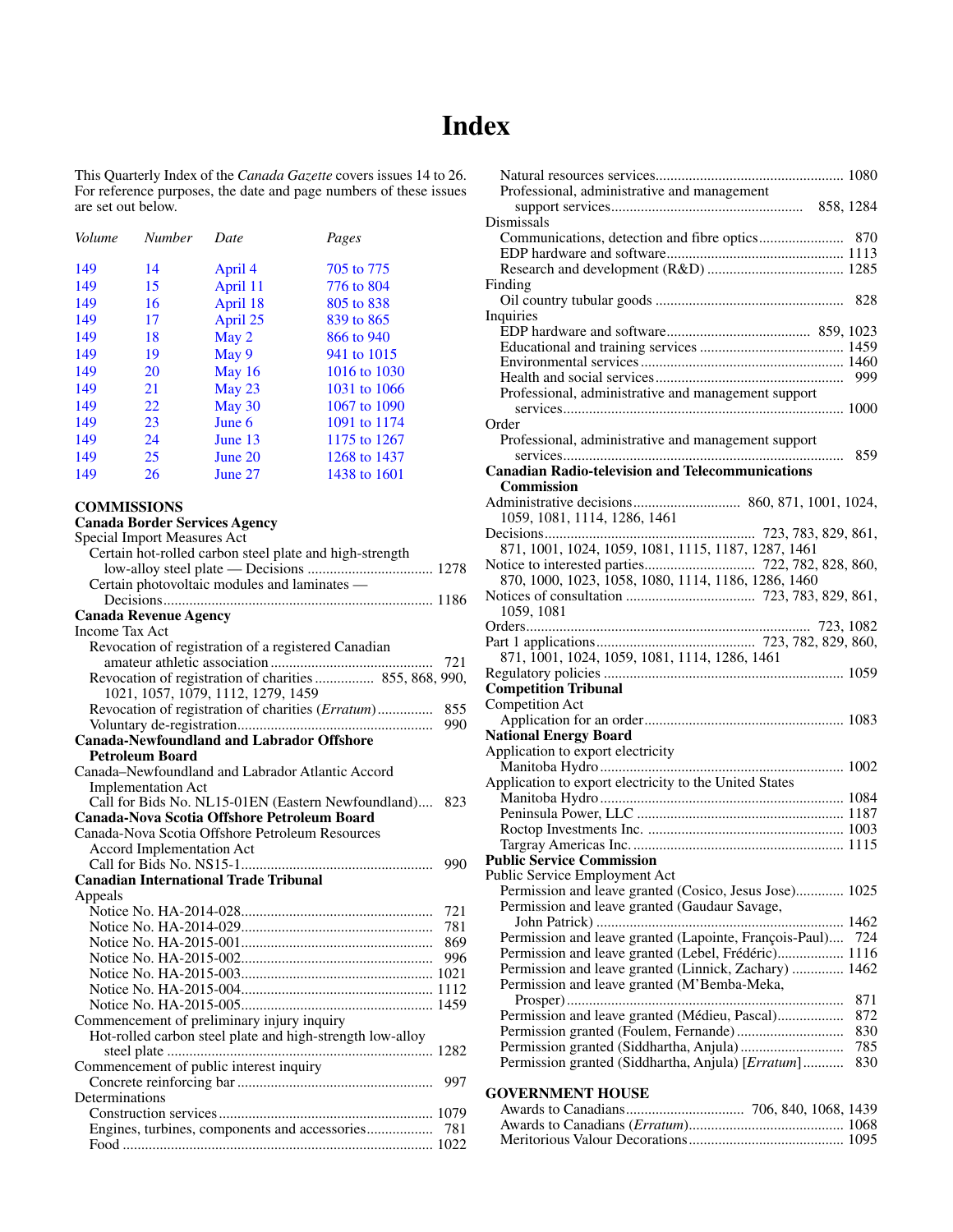<span id="page-3-0"></span>

| Most Venerable Order of the Hospital of St. John of |  |
|-----------------------------------------------------|--|
|                                                     |  |
|                                                     |  |
|                                                     |  |
|                                                     |  |

#### **GOVERNMENT NOTICES**

#### **Bank of Canada**

| Financial Statements (year ended 31 December 2014) 942                                                                |     |
|-----------------------------------------------------------------------------------------------------------------------|-----|
| Statements                                                                                                            |     |
|                                                                                                                       |     |
| Statement of financial position as at March 31, 2015 852<br>Statement of financial position as at April 30, 2015 1076 |     |
|                                                                                                                       |     |
| Statement of financial position as at May 31, 2015 1456                                                               |     |
| <b>Citizenship and Immigration, Dept. of</b>                                                                          |     |
| Immigration and Refugee Protection Act                                                                                |     |
| Ministerial Instructions Respecting the Start-up                                                                      |     |
|                                                                                                                       |     |
|                                                                                                                       |     |
| Director of Public Prosecutions, Office of the                                                                        |     |
| Director of Public Prosecutions Act                                                                                   |     |
|                                                                                                                       |     |
| <b>Environment, Dept. of the</b>                                                                                      |     |
| Canadian Environmental Protection Act, 1999                                                                           |     |
|                                                                                                                       | 843 |
| Notice with respect to the Environmental Code of                                                                      |     |
| Practice for the Elimination of Fluorocarbon Emissions                                                                |     |
| from Refrigeration and Air Conditioning Systems                                                                       | 806 |
| Order 2015-87-03-02 Amending the Non-domestic                                                                         |     |
|                                                                                                                       |     |
| Order 2015-87-05-02 Amending the Non-domestic                                                                         |     |
|                                                                                                                       |     |
| Proposed notice requiring the preparation and                                                                         |     |
| implementation of pollution prevention plans in                                                                       |     |
|                                                                                                                       |     |
| Significant New Activity Notice No. 15310  1441                                                                       |     |
| Significant New Activity Notice No. 15345  1442                                                                       |     |
| Significant New Activity Notice No. 15367  1443                                                                       |     |
|                                                                                                                       |     |
|                                                                                                                       |     |
| Significant New Activity Notice No. 15847  1444                                                                       |     |
| Significant New Activity Notice No. 16509  1445                                                                       |     |
| Significant New Activity Notice No. 16568  1446                                                                       |     |
| Significant New Activity Notice No. 16877  1448                                                                       |     |
| Significant New Activity Notice No. 16878  1449                                                                       |     |
| Significant New Activity Notice No. 16879  1450                                                                       |     |
| Significant New Activity Notice No. 18020  1096                                                                       |     |
| Waiver of information requirements for substances                                                                     |     |
| (subsection 81(9) of the Canadian Environmental                                                                       |     |
|                                                                                                                       |     |
| <b>Environment, Dept. of the, and Dept. of Health</b>                                                                 |     |
| Canadian Environmental Protection Act, 1999                                                                           |     |
| Publication after screening assessment of a living                                                                    |     |
| organism — Candida utilis (C. utilis) strain                                                                          |     |
| ATCC 9950 - specified on the Domestic                                                                                 |     |
| Substances List (subsection $77(1)$ of the Canadian                                                                   |     |
| Environmental Protection Act, 1999) 1041                                                                              |     |
| Publication after screening assessment of a living                                                                    |     |
| organism — Pseudomonas sp. ATCC 13867 —                                                                               |     |
| specified on the Domestic Substances List                                                                             |     |
| (subsection 77(1) of the Canadian Environmental                                                                       |     |
|                                                                                                                       |     |
| Publication after screening assessment of 19 substances                                                               |     |
| specified on the Domestic Substances List                                                                             |     |
| (paragraphs $68(b)$ and (c) or subsection $77(1)$ of the                                                              |     |
| Canadian Environmental Protection Act, 1999)  1100                                                                    |     |
|                                                                                                                       |     |

| Publication of final decision after screening assessment<br>of six azo metal complexes and other azo substances<br>specified on the Domestic Substances List             |     |
|--------------------------------------------------------------------------------------------------------------------------------------------------------------------------|-----|
| (subsection 77(6) of the Canadian Environmental                                                                                                                          | 707 |
| Publication of final decision after screening assessment<br>of 61 azo direct dyes and 8 azo reactive dyes specified<br>on the Domestic Substances List (paragraphs 68(b) |     |
| and (c) or subsection $77(6)$ of the Canadian                                                                                                                            | 710 |
| Finance, Dept. of                                                                                                                                                        |     |
| Bank Act                                                                                                                                                                 |     |
| ADR Chambers Banking Ombuds Office - Approval                                                                                                                            |     |
|                                                                                                                                                                          |     |
| CIT Financial (Alberta) ULC and CIT Group Inc. and                                                                                                                       |     |
| its affiliates — Order deeming entities not to be                                                                                                                        |     |
| entities associated with a foreign bank  1103                                                                                                                            |     |
| Ombudsman for Banking Services and Investments -                                                                                                                         |     |
| Approval of an external complaints body 1104                                                                                                                             |     |
| Foreign Affairs, Trade and Development, Dept. of                                                                                                                         |     |
| Consultations on potential free trade agreement                                                                                                                          |     |
|                                                                                                                                                                          |     |
| <b>State Immunity Act</b>                                                                                                                                                |     |
|                                                                                                                                                                          |     |
| Order Accepting the Recommendation of the Minister                                                                                                                       |     |
| of Foreign Affairs Concerning the Two-year Review                                                                                                                        |     |
| of the List of State Supporters of Terrorism  1104                                                                                                                       |     |
| Health, Dept. of                                                                                                                                                         |     |
| Canadian Environmental Protection Act, 1999                                                                                                                              |     |
| Notice with respect to the Proposed Code of                                                                                                                              |     |
| Practice for a Recommended Concentration of<br>2-(2-Methoxyethoxy) Ethanol (DEGME) in Surface                                                                            |     |
| Coating Materials Available to Consumers in Canada                                                                                                                       | 979 |
| Controlled Drugs and Substances Act                                                                                                                                      |     |
| Notice to interested parties - Proposal regarding an                                                                                                                     |     |
| order amending the schedules to the Controlled                                                                                                                           |     |
| Drugs and Substances Act (CDSA) and regulations                                                                                                                          |     |
| amending the regulations to the CDSA to facilitate                                                                                                                       |     |
| legitimate access to certain substances  1046                                                                                                                            |     |
| Notice to interested parties — Proposed regulations                                                                                                                      |     |
| amending regulations under the Controlled Drugs                                                                                                                          |     |
| and Substances Act with respect to the issuance of                                                                                                                       |     |
|                                                                                                                                                                          |     |
| Pre-consultation notice — Proposed Tamper-Resistant                                                                                                                      |     |
|                                                                                                                                                                          |     |
| Food and Drugs Act                                                                                                                                                       |     |
| Notice of intent to amend the Food and Drug                                                                                                                              |     |
|                                                                                                                                                                          | 815 |
| Hazardous Materials Information Review Act                                                                                                                               |     |
|                                                                                                                                                                          |     |
| <b>Indian Affairs and Northern Development, Dept. of</b>                                                                                                                 |     |
|                                                                                                                                                                          |     |
| Maa-nulth First Nations Final Agreement                                                                                                                                  |     |
|                                                                                                                                                                          |     |
| <b>Industry, Dept. of</b>                                                                                                                                                |     |
|                                                                                                                                                                          |     |
| <b>Boards of Trade Act</b>                                                                                                                                               |     |
| Chambre de commerce et d'industrie                                                                                                                                       |     |
|                                                                                                                                                                          |     |
| Electricity and Gas Inspection Act                                                                                                                                       |     |
| Delegation of authorities by the President of                                                                                                                            |     |
|                                                                                                                                                                          | 850 |
| Radiocommunication Act                                                                                                                                                   |     |
| Notice No. SLPB-002-15 — Consultation on a                                                                                                                               |     |
| Licensing Framework for Residual Spectrum                                                                                                                                |     |
| Licences in the 700 MHz and AWS-3 Bands                                                                                                                                  | 984 |
|                                                                                                                                                                          |     |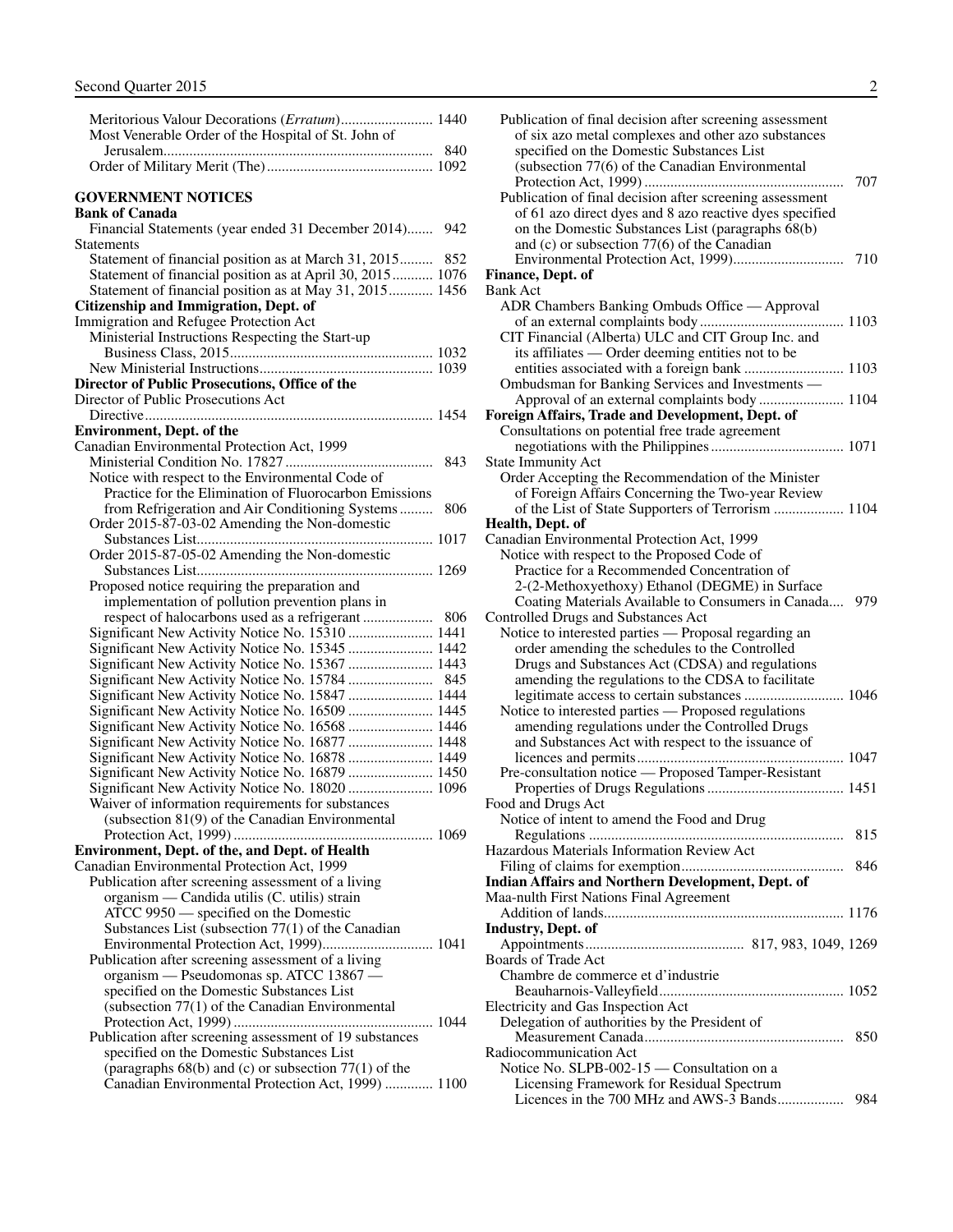<span id="page-4-0"></span>

| Notice No. SMSE-002-15 - Release of RSS-213,            |     |
|---------------------------------------------------------|-----|
| $Issue 3$                                               |     |
| Notice No. SMSE-003-15 - Release of new issue of        |     |
|                                                         |     |
| Notice No. SMSE-004-15 - Release of new issue of        |     |
|                                                         |     |
| Notice No. SMSE-010-15 - Release of ICES-008,           |     |
|                                                         |     |
| <b>Notices of vacancies</b>                             |     |
|                                                         |     |
|                                                         |     |
| Immigration and Refugee Board of Canada  1274           |     |
| International Development Research Centre  1179         |     |
| Office of the Correctional Investigator of Canada  1017 |     |
| Office of the Privacy Commissioner of Canada 1108       |     |
|                                                         |     |
| Public Safety and Emergency Preparedness, Dept. of      |     |
| Criminal Code                                           |     |
| Designation as fingerprint examiner 820, 1053           |     |
| <b>Transport, Dept. of</b>                              |     |
| <b>Aeronautics Act</b>                                  |     |
| Interim Order No. 2 Respecting Flight Deck Occupants    | 850 |
| Interim Order No. 3 Respecting Flight Deck Occupants    | 984 |
| Interim Order Respecting Flight Deck Occupants          | 777 |
| Canada Marine Act                                       |     |
| Vancouver Fraser Port Authority - Supplementary         |     |
|                                                         |     |
| Marine Liability Act                                    |     |
|                                                         |     |
| Motor Vehicle Safety Act                                |     |
| Technical Standards Document No. 120, Tire Selection    |     |
| and Rims for Motor Vehicles With a GVWR of More         |     |
|                                                         | 778 |
| <b>Treasury Board Secretariat</b>                       |     |
| <b>Financial Administration Act</b>                     |     |
|                                                         |     |
|                                                         |     |

#### **MISCELLANEOUS NOTICES**

**A**

| Arrowood Indemnity Company, carrying on business in<br>Canada as a branch under the name Security Insurance<br>Company of Hartford                                                                                                   |
|--------------------------------------------------------------------------------------------------------------------------------------------------------------------------------------------------------------------------------------|
| в                                                                                                                                                                                                                                    |
| Benoit, Livain, and Alberto Benoit                                                                                                                                                                                                   |
| C                                                                                                                                                                                                                                    |
| Caisse populaire Acadie Ltée<br>Notice Pursuant to the Disclosure on Continuance<br><b>CANADIAN COMMUNICATIONS CABLING FIRE</b><br><b>SAFETY ASSOCIATION</b><br>CANADIAN TURKISH ISLAMIC HERITAGE<br>ASSOCIATION, INC.<br>Colisée Re |
| E                                                                                                                                                                                                                                    |

Equitable Bank

Designated office for the service of enforcement notices... 862

#### **H**

| Hardy, David Waldron |     |
|----------------------|-----|
|                      | 831 |
|                      |     |
|                      |     |

Industrial and Commercial Bank of China Limited Application to establish a foreign bank branch........... 862, 873, 1004, 1026

#### **M**

Manufacturers Life Insurance Company (The) Letters patent of incorporation............. 1004, 1026, 1061, 1086

#### **P**

Partner Reinsurance Europe SE Release of assets .................................. 1087, 1117, 1189, 1288

#### **S**

| Signature on the Saint Lawrence Construction g.p.          |  |
|------------------------------------------------------------|--|
|                                                            |  |
| Standard Life Assurance Company of Canada (The)            |  |
| Conveyance and assumption agreement and certificate        |  |
|                                                            |  |
| Sumitomo Mitsui Banking Corporation                        |  |
| Application to establish a foreign bank branch 1118, 1189, |  |
| 1288, 1463                                                 |  |
|                                                            |  |

#### **T**

| Trafalgar Insurance Company of Canada     |  |
|-------------------------------------------|--|
|                                           |  |
| 4 <sup>e</sup> COLLOQUE INTERNATIONAL DES |  |
| PROGRAMMES LOCAUX ET RÉGIONAUX DE         |  |
| <b>SANTE</b>                              |  |
|                                           |  |
| 9261-9236 Québec Inc.                     |  |
|                                           |  |

#### **ORDERS IN COUNCIL**

| <b>Government House</b>                                   |  |
|-----------------------------------------------------------|--|
| Letters patent amending the Constitution of the Order of  |  |
|                                                           |  |
| <b>National Energy Board</b>                              |  |
| National Energy Board Act                                 |  |
| Order — Certificate of Public Convenience and             |  |
| Necessity GC-124 to NOVA Gas Transmission Ltd.,           |  |
| in respect of the construction and operation of the       |  |
| Wolverine River Lateral Loop (Carmon Creek                |  |
| Section) Project                                          |  |
| Order — Certificate of Public Convenience and             |  |
| Necessity GC-125 to NOVA Gas Transmission Ltd.,           |  |
| in respect of the construction and operation of the       |  |
|                                                           |  |
| Public Health Agency of Canada                            |  |
| <b>Ouarantine Act</b>                                     |  |
| Minimizing the Risk of Exposure to Ebola Virus            |  |
|                                                           |  |
| <b>Statistics Canada</b>                                  |  |
|                                                           |  |
|                                                           |  |
|                                                           |  |
| <b>Transport, Dept. of</b>                                |  |
| <b>Aeronautics Act</b>                                    |  |
| Interim Order No. 3 Respecting Flight Deck Occupants 1006 |  |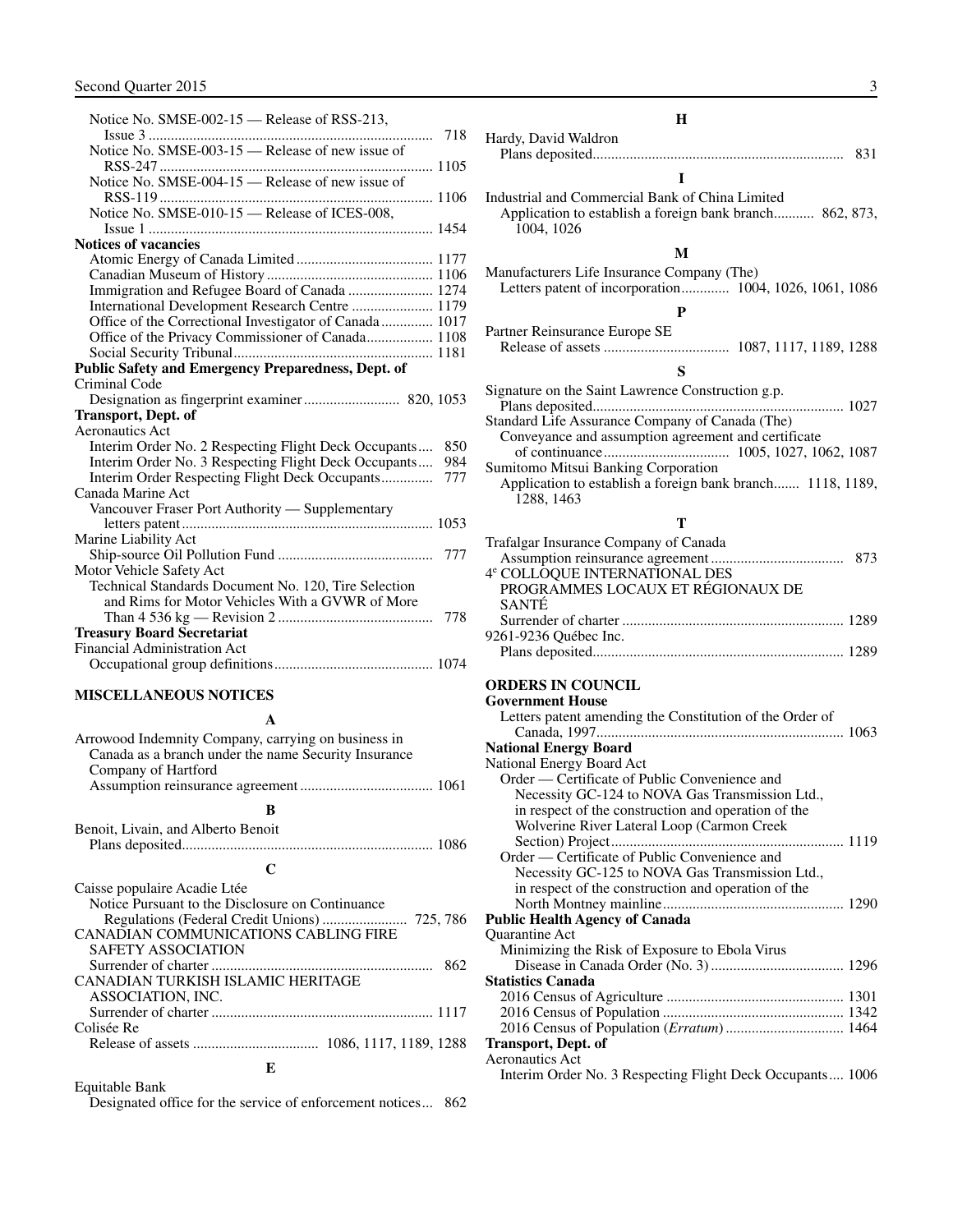#### <span id="page-5-0"></span>**PARLIAMENT Chief Electoral Officer** Canada Elections Act Deregistration of registered electoral district associations.............................. 822, 867, 1056, 1277 Determination of number of electors.................................. 1020 **House of Commons** Filing applications for private bills (Second Session, Forty-First Parliament)............................ 720, 780, 821, 854, 867, 989, 1020, 1056, 1078, 1111, 1185, 1277, 1458 **Senate** Royal assent Bills assented to ........................................................... 821, 989 **PROPOSED REGULATIONS Canada Border Services Agency** Customs Act Regulations Amending the Designated Provisions (Customs) Regulations.................................................... 1513 Regulations Amending the Passenger Information (Customs) Regulations.................................................... 1470 Immigration and Refugee Protection Act Regulations Amending the Immigration and Refugee Protection Regulations.................................................... 1515 Regulations Amending the Protection of Passenger Information Regulations ................................................. 1525 **Canada Revenue Agency** Income Tax Act Regulations Amending the Income Tax Regulations (Withholding of Income Tax on Payments from Registered Disability Savings Plans).............................. 1008 **Canadian Environmental Assessment Agency** Canadian Environmental Assessment Act, 2012 Federal Authority as a Responsible Authority for Designated Projects Regulations..................................... 1530 **Citizenship and Immigration, Dept. of**  Immigration and Refugee Protection Act Regulations Amending the Immigration and Refugee Protection Regulations.................................................... 735 **Citizenship and Immigration, Dept. of, and Canada Border Services Agency** Immigration and Refugee Protection Act Regulations Amending the Immigration and Refugee Protection Regulations.................................................... 1357 **Environment, Dept. of the**  Canadian Environmental Protection Act, 1999 Rules Amending the Rules of Procedure for Boards of Review............................................................................. 833 Fisheries Act Regulations Amending the Metal Mining Effluent Regulations ..................................................................... 875 **Environment, Dept. of the, and Dept. of Health** Canadian Environmental Protection Act, 1999 Order Amending Schedule 1 to the Canadian Environmental Protection Act, 1999............................... 902 Regulations Amending the Prohibition of Certain Toxic Substances Regulations, 2012......................................... 748 Regulations Repealing the Vinyl Chloride Release Regulations, 1992 ........................................................... 1125 **Finance, Dept. of** National Housing Act Regulations Amending the Insurable Housing Loan Regulations ..................................................................... 1138 Protection of Residential Mortgage or Hypothecary Insurance Act Regulations Amending the Eligible Mortgage Loan Regulations ..................................................................... 1132

#### **Fisheries and Oceans, Dept. of**  Oceans Act Hecate Strait and Queen Charlotte Sound Glass Sponge Reefs Marine Protected Areas Regulations..................... 1536 **Health, Dept. of**  Food and Drugs Act Regulations Amending the Food and Drug Regulations — Nutrition Labelling, Other Labelling Provisions and Food Colours................................................................... 1192 Regulations Amending the Food and Drug Regulations (Shortages and Discontinuation of Sale of Drugs) ......... 1370 **Industry, Dept. of**  Patent Act Regulations Amending the Patented Medicines (Notice of Compliance) Regulations ........................................... 907 **Natural Resources, Dept. of**  Nuclear Liability and Compensation Act Nuclear Liability and Compensation Regulations.............. 1568 Regulations Repealing the Canada-United States Nuclear Liability Rules................................................... 1584 **Pacific Pilotage Authority** Pilotage Act Regulations Amending the Pacific Pilotage Tariff Regulations ..................................................................... 1141 **Public Health Agency of Canada** Department of Health Act Potable Water on Board Trains, Vessels, Aircraft and Buses Regulations........................................................... 1389 Potable Water on Board Trains, Vessels, Aircraft and Buses Regulations (*Erratum*).......................................... 1585 **Public Safety and Emergency Preparedness, Dept. of** Corrections and Conditional Release Act Regulations Amending the Corrections and Conditional Release Regulations........................................................ 796 **Public Works and Government Services, Dept. of**  Defence Production Act Regulations Amending the Controlled Goods Regulations ..................................................................... 914 **Transport, Dept. of** Canada Marine Act Port of Prince Rupert Liquefied Natural Gas Facilities Regulations ..................................................................... 1424 Railway Safety Act Regulations Amending the Railway Safety Administrative Monetary Penalties Regulations (Grade Crossings Regulations).................................................................... 1586 Transportation of Dangerous Goods Act, 1992 Regulations Amending the Transportation of Dangerous Goods Regulations (Part 8 – Reporting Requirements)................................................................. 1146 **Treasury Board of Canada Secretariat** Red Tape Reduction Act Red Tape Reduction Regulations........................................ 1593 **SUPPLEMENTS**

#### **Copyright Board**

- Statement of Proposed Royalties to Be Collected by Access Copyright for the Reprographic Reproduction, in Canada, of Works in its Repertoire, see *Canada Gazette* No. 19
- Statement of Proposed Royalties to Be Collected by ARTISTI for Making Available to the Public and for the Reproduction, in Canada, of Performances Fixed in a Sound Recording by Online Music Services for the Years 2016 to 2018, see *Canada Gazette* No. 24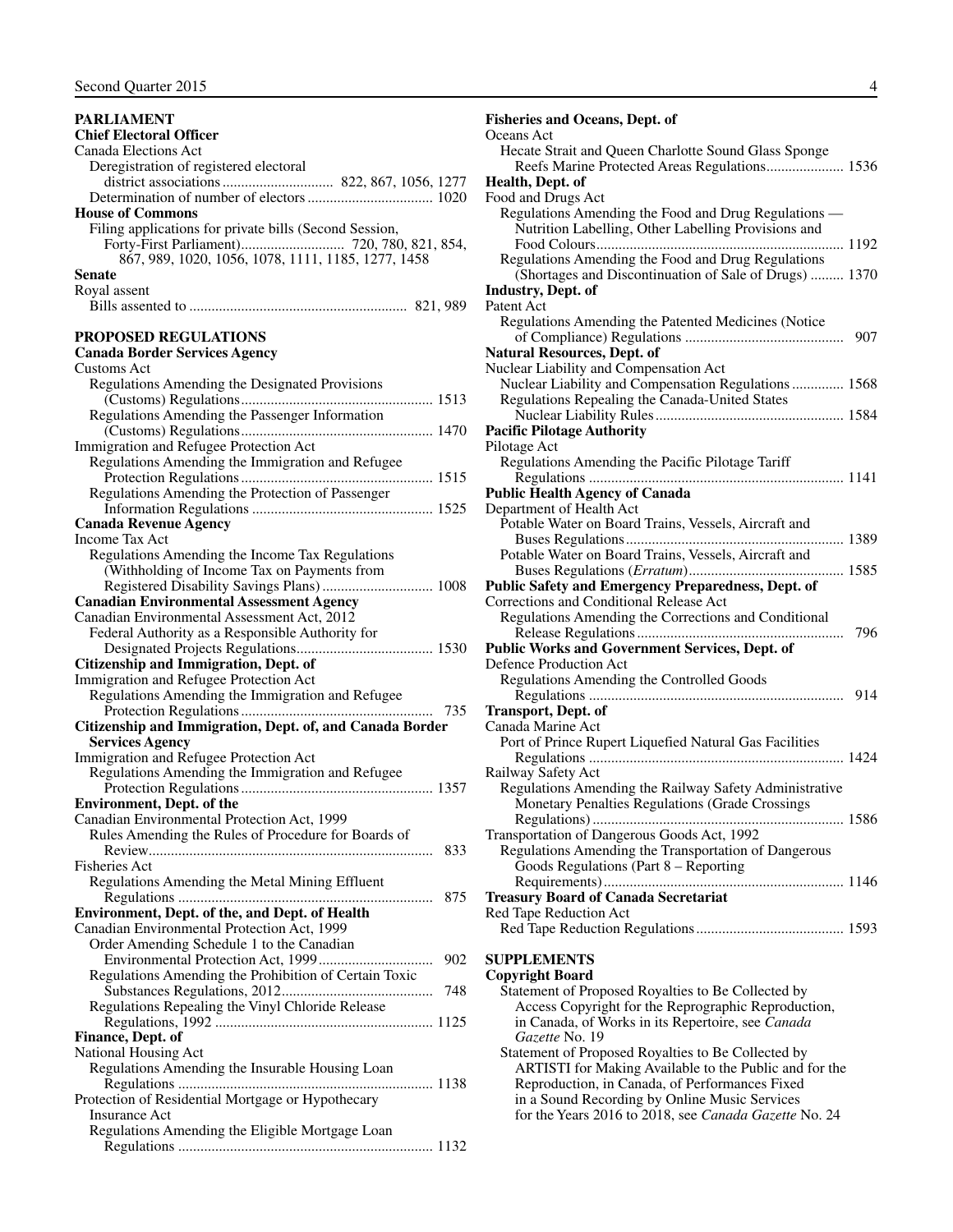- Statement of Proposed Royalties to Be Collected by ARTISTI for the Fixation of Performances and the Reproduction and Distribution of Performances Fixed by Performers in the Form of Phonograms for the Years 2016 to 2018, see *Canada Gazette* No. 24
- Statement of Proposed Royalties to Be Collected by CMRRA for the Reproduction of Musical Works, in Canada, for the Year 2016, see *Canada Gazette* No. 22
- Statement of Proposed Royalties to Be Collected by CMRRA-SODRAC Inc. for the Reproduction of Musical Works in Canada, see *Canada Gazette* No. 21

Statement of Proposed Royalties to Be Collected by Re:Sound for the Performance in Public or the Communication to the Public by Telecommunication, in Canada, of Published Sound Recordings Embodying Musical Works and Performers' Performances of Such Works, see *Canada Gazette* No. 25

- Statement of Proposed Royalties to Be Collected by SODRAC for the Reproduction of Musical Works, in Canada, for the Year 2016, see *Canada Gazette* No. 23
- Statement of Royalties to Be Collected by Access Copyright for the Reprographic Reproduction, in Canada, of Works in its Repertoire, see *Canada Gazette* No. 21

**Environment, Dept. of the** 

Canadian Environmental Protection Act, 1999 Proposed notice requiring the preparation and implementation of pollution prevention plans in respect of hydrazine related to the electricity sector, see *Canada Gazette* No. 16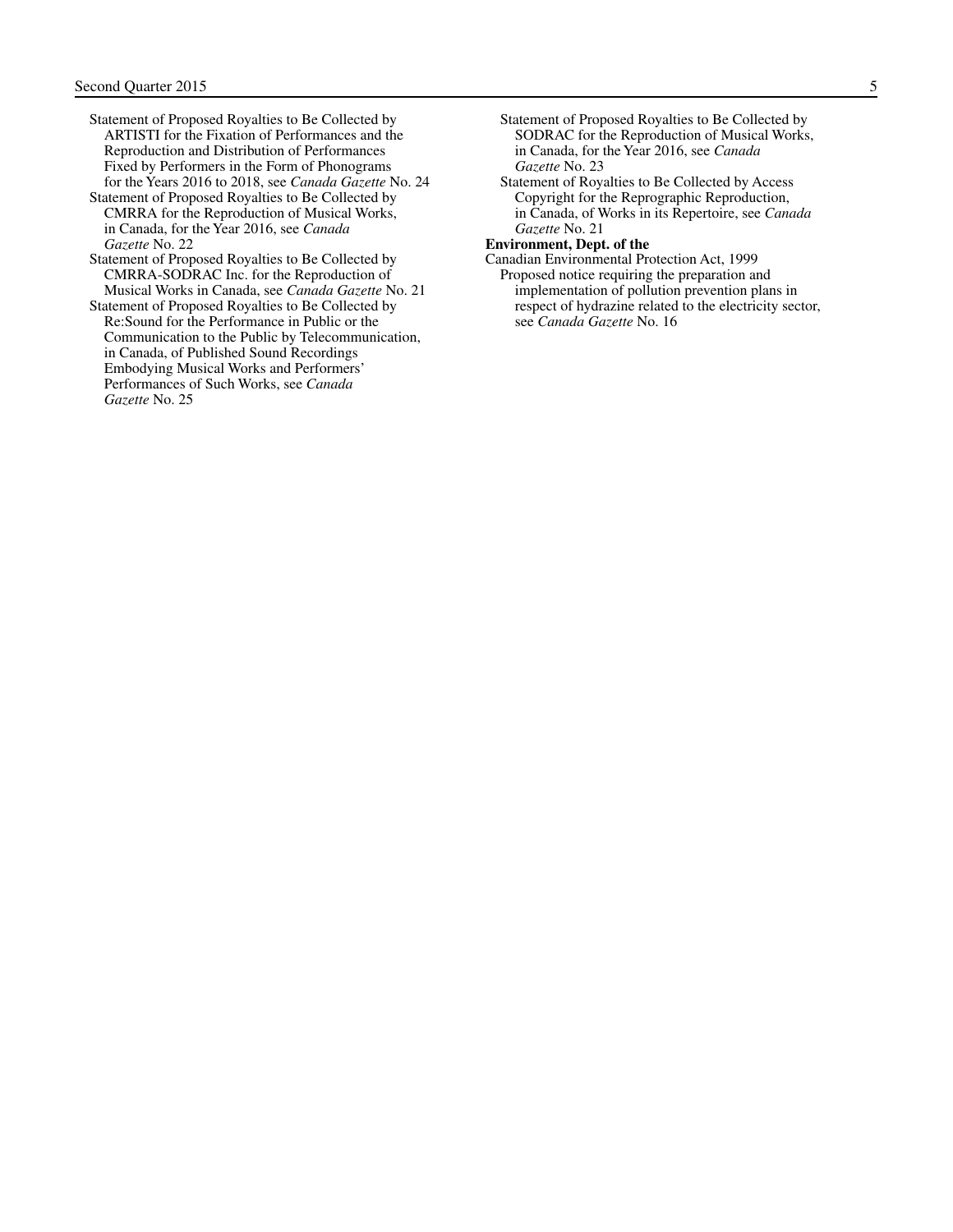## **Index**

<span id="page-7-0"></span>Le présent index trimestriel de la *Gazette du Canada* s'applique aux numéros 14 à 26, dont la date et les numéros de page sont indiqués ci-dessous aux fins de référence.

| Volume | Numéro | Date      | Pages       |
|--------|--------|-----------|-------------|
| 149    | 14     | 4 avril   | 705 à 775   |
| 149    | 15     | 11 avril  | 776 à 804   |
| 149    | 16     | 18 avril  | 805 à 838   |
| 149    | 17     | 25 avril  | 839 à 865   |
| 149    | 18     | 2 mai     | 866 à 940   |
| 149    | 19     | 9 mai     | 941 à 1015  |
| 149    | 20     | $16$ mai  | 1016 à 1030 |
| 149    | 21     | 23 mai    | 1031 à 1066 |
| 149    | 22     | 30 mai    | 1067 à 1090 |
| 149    | 23     | 6 juin    | 1091 à 1174 |
| 149    | 24     | $13$ juin | 1175 à 1267 |
| 149    | 25     | 20 juin   | 1268 à 1437 |
| 149    | 26     | $27$ juin | 1438 à 1601 |
|        |        |           |             |

#### **AVIS DIVERS**

| Arrowood Indemnity Company, qui exploite son                                                     |  |
|--------------------------------------------------------------------------------------------------|--|
| entreprise au Canada à titre de succursale sous la                                               |  |
| raison sociale Compagnie d'assurance Sécurité de                                                 |  |
| Hartford                                                                                         |  |
| Convention de réassurance aux fins de prise en charge 1061<br>ASSOCIATION CANADIENNE DE SÉCURITÉ |  |
|                                                                                                  |  |
| <b>INCENDIE DE CÂBLAGE DE</b>                                                                    |  |
| <b>TÉLÉCOMMUNICATIONS</b>                                                                        |  |
|                                                                                                  |  |
|                                                                                                  |  |

#### **B**

| Banque équitable                                    |     |
|-----------------------------------------------------|-----|
| Bureau désigné pour la signification des avis       |     |
|                                                     | 862 |
| Banque Industrielle et Commerciale de Chine Limitée |     |
| Demande d'ouverture d'une succursale de banque      |     |
|                                                     |     |
| Benoit, Livain, et Alberto Benoit                   |     |
|                                                     |     |
|                                                     |     |

#### **C**

| Caisse populaire Acadie Ltée                                 |
|--------------------------------------------------------------|
| Avis en vertu du Règlement sur la communication en cas       |
| de prorogation (coopératives de crédit fédérales) 725, 786   |
| <b>CANADIAN TURKISH ISLAMIC HERITAGE</b>                     |
| ASSOCIATION, INC.                                            |
|                                                              |
| Colisée Re                                                   |
|                                                              |
| Compagnie d'assurance Standard Life du Canada                |
| Convention de cession et de prise en charge et certificat    |
|                                                              |
| Compagnie d'assurance Trafalgar du Canada                    |
| Convention de réassurance aux fins de prise en charge<br>873 |
| Compagnie d'Assurance-Vie Manufacturers (La)                 |
|                                                              |
|                                                              |

#### **H**

| Hardy, David Waldron |     |
|----------------------|-----|
|                      | 831 |

| Partner Reinsurance Europe SE                        |  |
|------------------------------------------------------|--|
|                                                      |  |
|                                                      |  |
| Signature sur le Saint-Laurent Construction s.e.n.c. |  |
|                                                      |  |

| Sumitomo Mitsui Banking Corporation                |  |
|----------------------------------------------------|--|
| Demande d'établissement d'une succursale de banque |  |
|                                                    |  |
| 4 <sup>e</sup> COLLOQUE INTERNATIONAL DES          |  |
| PROGRAMMES LOCAUX ET RÉGIONAUX DE                  |  |
| <b>SANTÉ</b>                                       |  |
|                                                    |  |
| 9261-9236 Québec Inc.                              |  |
|                                                    |  |
|                                                    |  |

#### **AVIS DU GOUVERNEMENT**

| min. des<br>Consultations sur d'éventuelles négociations en vue<br>d'un accord de libre-échange avec les Philippines  1071<br>Loi sur l'immunité des États<br>Ordonnance acceptant la recommandation du ministre<br>des Affaires étrangères concernant l'examen<br>bisannuel de la liste d'États qui soutiennent ou ont<br>Affaires indiennes et du Nord canadien, min. des<br>Accord définitif des premières nations maa-nulthes<br>Avis de postes vacants<br>Bureau de l'enquêteur correctionnel du Canada 1017<br>Centre de recherches pour le développement<br>Commissariat à la protection de la vie privée du Canada 1108<br>Commission de l'immigration et du statut de réfugié du<br><b>Banque du Canada</b><br>États financiers (exercice terminé le 31 décembre 2014)<br>942<br><b>Bilans</b><br>État de la situation financière au 30 avril 2015 1077<br>État de la situation financière au 31 mai 2015 1457<br>Citoyenneté et de l'Immigration, min. de la<br>Loi sur l'immigration et la protection des réfugiés<br>Instructions ministérielles concernant la catégorie<br>Directeur des poursuites pénales, Bureau du<br>Loi sur le Directeur des poursuites pénales<br>Environnement, min. de l'<br>Loi canadienne sur la protection de l'environnement (1999)<br>Arrêté 2015-87-03-02 modifiant la Liste extérieure 1017<br>Arrêté 2015-87-05-02 modifiant la Liste extérieure  1269<br>Avis concernant le Code de pratiques environnementales | AV IS DU GOU VEINNEMENT                               |  |
|----------------------------------------------------------------------------------------------------------------------------------------------------------------------------------------------------------------------------------------------------------------------------------------------------------------------------------------------------------------------------------------------------------------------------------------------------------------------------------------------------------------------------------------------------------------------------------------------------------------------------------------------------------------------------------------------------------------------------------------------------------------------------------------------------------------------------------------------------------------------------------------------------------------------------------------------------------------------------------------------------------------------------------------------------------------------------------------------------------------------------------------------------------------------------------------------------------------------------------------------------------------------------------------------------------------------------------------------------------------------------------------------------------------------------------------------------------------|-------------------------------------------------------|--|
|                                                                                                                                                                                                                                                                                                                                                                                                                                                                                                                                                                                                                                                                                                                                                                                                                                                                                                                                                                                                                                                                                                                                                                                                                                                                                                                                                                                                                                                                | Affaires étrangères, du Commerce et du Développement, |  |
|                                                                                                                                                                                                                                                                                                                                                                                                                                                                                                                                                                                                                                                                                                                                                                                                                                                                                                                                                                                                                                                                                                                                                                                                                                                                                                                                                                                                                                                                |                                                       |  |
|                                                                                                                                                                                                                                                                                                                                                                                                                                                                                                                                                                                                                                                                                                                                                                                                                                                                                                                                                                                                                                                                                                                                                                                                                                                                                                                                                                                                                                                                |                                                       |  |
|                                                                                                                                                                                                                                                                                                                                                                                                                                                                                                                                                                                                                                                                                                                                                                                                                                                                                                                                                                                                                                                                                                                                                                                                                                                                                                                                                                                                                                                                |                                                       |  |
|                                                                                                                                                                                                                                                                                                                                                                                                                                                                                                                                                                                                                                                                                                                                                                                                                                                                                                                                                                                                                                                                                                                                                                                                                                                                                                                                                                                                                                                                |                                                       |  |
|                                                                                                                                                                                                                                                                                                                                                                                                                                                                                                                                                                                                                                                                                                                                                                                                                                                                                                                                                                                                                                                                                                                                                                                                                                                                                                                                                                                                                                                                |                                                       |  |
|                                                                                                                                                                                                                                                                                                                                                                                                                                                                                                                                                                                                                                                                                                                                                                                                                                                                                                                                                                                                                                                                                                                                                                                                                                                                                                                                                                                                                                                                |                                                       |  |
|                                                                                                                                                                                                                                                                                                                                                                                                                                                                                                                                                                                                                                                                                                                                                                                                                                                                                                                                                                                                                                                                                                                                                                                                                                                                                                                                                                                                                                                                |                                                       |  |
|                                                                                                                                                                                                                                                                                                                                                                                                                                                                                                                                                                                                                                                                                                                                                                                                                                                                                                                                                                                                                                                                                                                                                                                                                                                                                                                                                                                                                                                                |                                                       |  |
|                                                                                                                                                                                                                                                                                                                                                                                                                                                                                                                                                                                                                                                                                                                                                                                                                                                                                                                                                                                                                                                                                                                                                                                                                                                                                                                                                                                                                                                                |                                                       |  |
|                                                                                                                                                                                                                                                                                                                                                                                                                                                                                                                                                                                                                                                                                                                                                                                                                                                                                                                                                                                                                                                                                                                                                                                                                                                                                                                                                                                                                                                                |                                                       |  |
|                                                                                                                                                                                                                                                                                                                                                                                                                                                                                                                                                                                                                                                                                                                                                                                                                                                                                                                                                                                                                                                                                                                                                                                                                                                                                                                                                                                                                                                                |                                                       |  |
|                                                                                                                                                                                                                                                                                                                                                                                                                                                                                                                                                                                                                                                                                                                                                                                                                                                                                                                                                                                                                                                                                                                                                                                                                                                                                                                                                                                                                                                                |                                                       |  |
|                                                                                                                                                                                                                                                                                                                                                                                                                                                                                                                                                                                                                                                                                                                                                                                                                                                                                                                                                                                                                                                                                                                                                                                                                                                                                                                                                                                                                                                                |                                                       |  |
|                                                                                                                                                                                                                                                                                                                                                                                                                                                                                                                                                                                                                                                                                                                                                                                                                                                                                                                                                                                                                                                                                                                                                                                                                                                                                                                                                                                                                                                                |                                                       |  |
|                                                                                                                                                                                                                                                                                                                                                                                                                                                                                                                                                                                                                                                                                                                                                                                                                                                                                                                                                                                                                                                                                                                                                                                                                                                                                                                                                                                                                                                                |                                                       |  |
|                                                                                                                                                                                                                                                                                                                                                                                                                                                                                                                                                                                                                                                                                                                                                                                                                                                                                                                                                                                                                                                                                                                                                                                                                                                                                                                                                                                                                                                                |                                                       |  |
|                                                                                                                                                                                                                                                                                                                                                                                                                                                                                                                                                                                                                                                                                                                                                                                                                                                                                                                                                                                                                                                                                                                                                                                                                                                                                                                                                                                                                                                                |                                                       |  |
|                                                                                                                                                                                                                                                                                                                                                                                                                                                                                                                                                                                                                                                                                                                                                                                                                                                                                                                                                                                                                                                                                                                                                                                                                                                                                                                                                                                                                                                                |                                                       |  |
|                                                                                                                                                                                                                                                                                                                                                                                                                                                                                                                                                                                                                                                                                                                                                                                                                                                                                                                                                                                                                                                                                                                                                                                                                                                                                                                                                                                                                                                                |                                                       |  |
|                                                                                                                                                                                                                                                                                                                                                                                                                                                                                                                                                                                                                                                                                                                                                                                                                                                                                                                                                                                                                                                                                                                                                                                                                                                                                                                                                                                                                                                                |                                                       |  |
|                                                                                                                                                                                                                                                                                                                                                                                                                                                                                                                                                                                                                                                                                                                                                                                                                                                                                                                                                                                                                                                                                                                                                                                                                                                                                                                                                                                                                                                                |                                                       |  |
|                                                                                                                                                                                                                                                                                                                                                                                                                                                                                                                                                                                                                                                                                                                                                                                                                                                                                                                                                                                                                                                                                                                                                                                                                                                                                                                                                                                                                                                                |                                                       |  |
|                                                                                                                                                                                                                                                                                                                                                                                                                                                                                                                                                                                                                                                                                                                                                                                                                                                                                                                                                                                                                                                                                                                                                                                                                                                                                                                                                                                                                                                                |                                                       |  |
|                                                                                                                                                                                                                                                                                                                                                                                                                                                                                                                                                                                                                                                                                                                                                                                                                                                                                                                                                                                                                                                                                                                                                                                                                                                                                                                                                                                                                                                                |                                                       |  |
|                                                                                                                                                                                                                                                                                                                                                                                                                                                                                                                                                                                                                                                                                                                                                                                                                                                                                                                                                                                                                                                                                                                                                                                                                                                                                                                                                                                                                                                                |                                                       |  |
|                                                                                                                                                                                                                                                                                                                                                                                                                                                                                                                                                                                                                                                                                                                                                                                                                                                                                                                                                                                                                                                                                                                                                                                                                                                                                                                                                                                                                                                                |                                                       |  |
|                                                                                                                                                                                                                                                                                                                                                                                                                                                                                                                                                                                                                                                                                                                                                                                                                                                                                                                                                                                                                                                                                                                                                                                                                                                                                                                                                                                                                                                                |                                                       |  |
|                                                                                                                                                                                                                                                                                                                                                                                                                                                                                                                                                                                                                                                                                                                                                                                                                                                                                                                                                                                                                                                                                                                                                                                                                                                                                                                                                                                                                                                                |                                                       |  |
|                                                                                                                                                                                                                                                                                                                                                                                                                                                                                                                                                                                                                                                                                                                                                                                                                                                                                                                                                                                                                                                                                                                                                                                                                                                                                                                                                                                                                                                                |                                                       |  |
|                                                                                                                                                                                                                                                                                                                                                                                                                                                                                                                                                                                                                                                                                                                                                                                                                                                                                                                                                                                                                                                                                                                                                                                                                                                                                                                                                                                                                                                                |                                                       |  |
|                                                                                                                                                                                                                                                                                                                                                                                                                                                                                                                                                                                                                                                                                                                                                                                                                                                                                                                                                                                                                                                                                                                                                                                                                                                                                                                                                                                                                                                                |                                                       |  |
|                                                                                                                                                                                                                                                                                                                                                                                                                                                                                                                                                                                                                                                                                                                                                                                                                                                                                                                                                                                                                                                                                                                                                                                                                                                                                                                                                                                                                                                                |                                                       |  |
|                                                                                                                                                                                                                                                                                                                                                                                                                                                                                                                                                                                                                                                                                                                                                                                                                                                                                                                                                                                                                                                                                                                                                                                                                                                                                                                                                                                                                                                                |                                                       |  |
|                                                                                                                                                                                                                                                                                                                                                                                                                                                                                                                                                                                                                                                                                                                                                                                                                                                                                                                                                                                                                                                                                                                                                                                                                                                                                                                                                                                                                                                                |                                                       |  |
|                                                                                                                                                                                                                                                                                                                                                                                                                                                                                                                                                                                                                                                                                                                                                                                                                                                                                                                                                                                                                                                                                                                                                                                                                                                                                                                                                                                                                                                                |                                                       |  |
|                                                                                                                                                                                                                                                                                                                                                                                                                                                                                                                                                                                                                                                                                                                                                                                                                                                                                                                                                                                                                                                                                                                                                                                                                                                                                                                                                                                                                                                                |                                                       |  |
|                                                                                                                                                                                                                                                                                                                                                                                                                                                                                                                                                                                                                                                                                                                                                                                                                                                                                                                                                                                                                                                                                                                                                                                                                                                                                                                                                                                                                                                                |                                                       |  |
|                                                                                                                                                                                                                                                                                                                                                                                                                                                                                                                                                                                                                                                                                                                                                                                                                                                                                                                                                                                                                                                                                                                                                                                                                                                                                                                                                                                                                                                                |                                                       |  |
|                                                                                                                                                                                                                                                                                                                                                                                                                                                                                                                                                                                                                                                                                                                                                                                                                                                                                                                                                                                                                                                                                                                                                                                                                                                                                                                                                                                                                                                                |                                                       |  |
|                                                                                                                                                                                                                                                                                                                                                                                                                                                                                                                                                                                                                                                                                                                                                                                                                                                                                                                                                                                                                                                                                                                                                                                                                                                                                                                                                                                                                                                                |                                                       |  |
| pour l'élimination des rejets dans l'atmosphère                                                                                                                                                                                                                                                                                                                                                                                                                                                                                                                                                                                                                                                                                                                                                                                                                                                                                                                                                                                                                                                                                                                                                                                                                                                                                                                                                                                                                |                                                       |  |
| de fluorocarbures provenant des systèmes de                                                                                                                                                                                                                                                                                                                                                                                                                                                                                                                                                                                                                                                                                                                                                                                                                                                                                                                                                                                                                                                                                                                                                                                                                                                                                                                                                                                                                    |                                                       |  |
| 806                                                                                                                                                                                                                                                                                                                                                                                                                                                                                                                                                                                                                                                                                                                                                                                                                                                                                                                                                                                                                                                                                                                                                                                                                                                                                                                                                                                                                                                            |                                                       |  |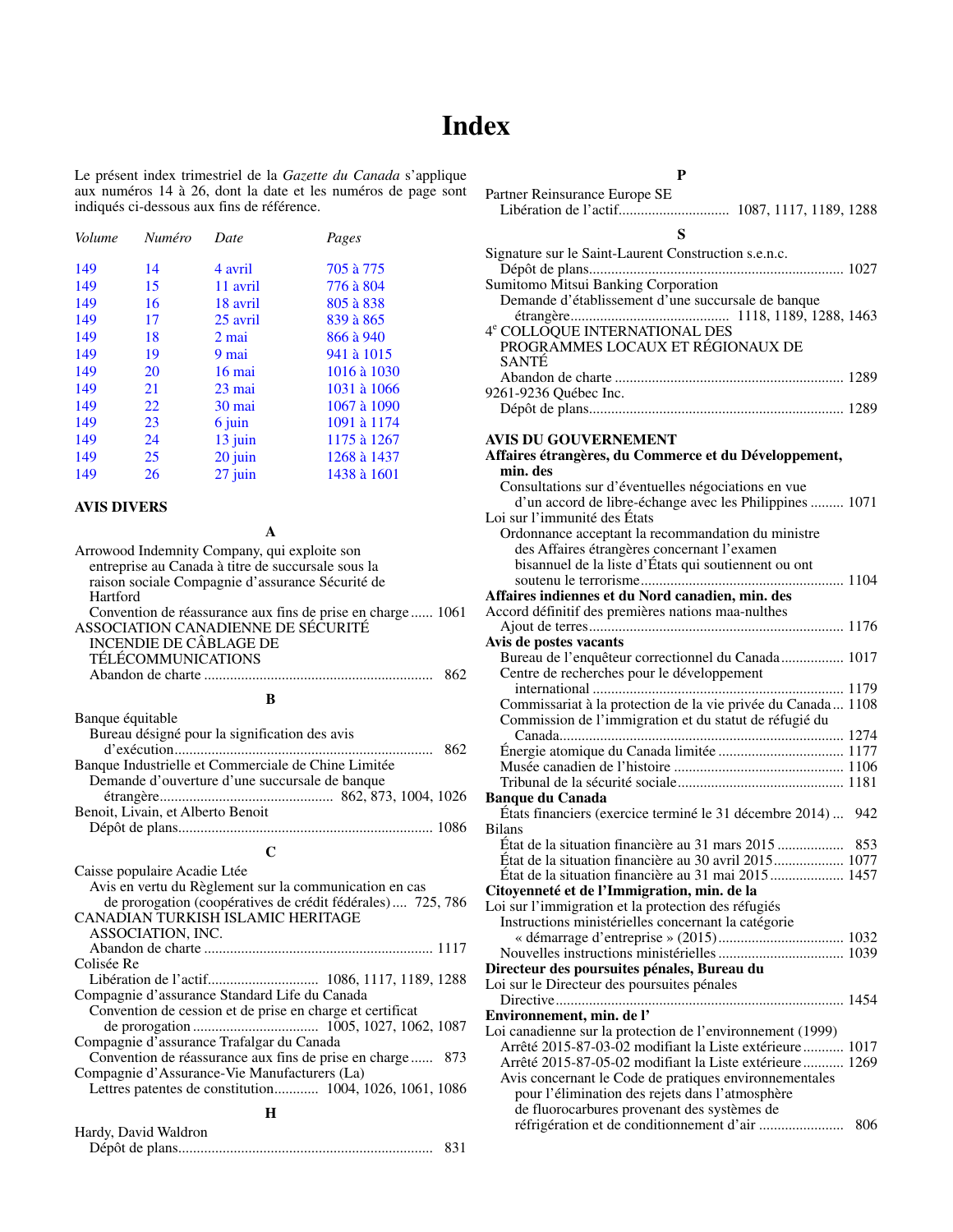| Exemption à l'obligation de fournir des renseignements                                       |     |
|----------------------------------------------------------------------------------------------|-----|
| concernant les substances [paragraphe 81(9)                                                  |     |
| de la Loi canadienne sur la protection de                                                    |     |
|                                                                                              |     |
| Projet d'avis obligeant l'élaboration et l'exécution de                                      |     |
|                                                                                              |     |
| plans de prévention de la pollution à l'égard des                                            |     |
|                                                                                              | 806 |
| Environnement, min. de l', et min. de la Santé                                               |     |
| Loi canadienne sur la protection de l'environnement (1999)                                   |     |
| Publication après évaluation préalable d'un                                                  |     |
| organisme vivant — souche ATCC 9950 de Candida                                               |     |
| utilis (C. utilis) — inscrit sur la Liste intérieure                                         |     |
| [paragraphe 77(1) de la Loi canadienne sur la                                                |     |
| protection de l'environnement (1999)]  1041                                                  |     |
| Publication après évaluation préalable d'un                                                  |     |
| organisme vivant — souche ATCC 13867 de<br>Pseudomonas sp. — inscrit sur la Liste intérieure |     |
|                                                                                              |     |
| [paragraphe 77(1) de la Loi canadienne sur la                                                |     |
| protection de l'environnement (1999)]  1044                                                  |     |
| Publication après évaluation préalable de 19 substances                                      |     |
|                                                                                              |     |
|                                                                                              |     |
| inscrites sur la Liste intérieure [alinéas 68b) et c)                                        |     |
| ou paragraphe 77(1) de la Loi canadienne sur la                                              |     |
|                                                                                              |     |
| Publication de la décision finale après évaluation                                           |     |
| préalable de six complexes métalliques et autres                                             |     |
| substances azoïques inscrits sur la Liste intérieure                                         |     |
| [paragraphe 77(6) de la Loi canadienne sur la                                                |     |
|                                                                                              |     |
| Publication de la décision finale après évaluation                                           |     |
| préalable de 61 colorants directs azoïques et de                                             |     |
| 8 colorants réactifs azoïques inscrits sur la Liste                                          |     |
| intérieure [alinéas 68b) et c) ou paragraphe 77(6) de la                                     |     |
| Loi canadienne sur la protection de l'environnement                                          |     |
|                                                                                              |     |
| Finances, min. des                                                                           |     |
| Loi sur les banques                                                                          |     |
| ADR Chambers - Bureau de l'Ombudsman des services                                            |     |
| bancaires - Approbation d'un organisme externe de                                            |     |
|                                                                                              |     |
| CIT Financial (Alberta) ULC et CIT Group Inc. et ses                                         |     |
| sociétés affiliées - Arrêté déclarant que des entités                                        |     |
| sont réputées ne pas être des entités liées à une                                            |     |
|                                                                                              |     |
| Ombudsman des services bancaires et                                                          |     |
| d'investissement — Approbation d'un organisme                                                |     |
|                                                                                              |     |
| Industrie, min. de l'                                                                        |     |
|                                                                                              |     |
| Loi sur la radiocommunication                                                                |     |
| Avis nº SLPB-002-15 — Consultation sur un cadre de                                           |     |
| délivrance de licences de spectre restantes dans les                                         |     |
|                                                                                              | 984 |
| Avis nº SMSE-002-15 — Publication de la $3^e$ édition du                                     | 718 |

| Avis nº SMSE-003-15 — Publication de la nouvelle                                                          |
|-----------------------------------------------------------------------------------------------------------|
|                                                                                                           |
| Avis nº SMSE-004-15 — Publication de la nouvelle                                                          |
| Avis nº SMSE-010-15 — Publication de la NMB-008,                                                          |
| Loi sur les chambres de commerce                                                                          |
| Chambre de commerce et d'industrie                                                                        |
| Loi sur l'inspection de l'électricité et du gaz                                                           |
| Délégation de pouvoirs par le président de Mesures                                                        |
| 850                                                                                                       |
| Santé, min. de la                                                                                         |
| Loi canadienne sur la protection de l'environnement (1999)<br>Avis sur le Code de pratique proposé sur la |
| concentration recommandée de                                                                              |
| 2-(2-méthoxyéthoxy)éthanol (EMDEG) dans les                                                               |
| revêtements destinés aux consommateurs au Canada<br>979                                                   |
| Loi réglementant certaines drogues et autres substances<br>Avis aux parties intéressées — Proposition     |
| concernant un décret modifiant les annexes de la Loi                                                      |
| réglementant certaines drogues et autres substances                                                       |
| (LRCDAS) et des règlements modifiant les règlements                                                       |
| de la LRCDAS pour faciliter l'accès légitime à                                                            |
| Avis aux parties intéressées — Proposition de                                                             |
| règlements modifiant les règlements pris en vertu                                                         |
| de la Loi réglementant certaines drogues et autres                                                        |
| substances en ce qui a trait à l'émission des licences                                                    |
|                                                                                                           |
| Avis de consultation préalable — Projet de Règlement sur                                                  |
| les propriétés de résistance à l'altération des drogues  1451                                             |
| Loi sur le contrôle des renseignements relatifs aux<br>matières dangereuses                               |
|                                                                                                           |
| Loi sur les aliments et drogues                                                                           |
| Avis d'intention de modifier le Règlement sur les                                                         |
|                                                                                                           |
| Secrétariat du Conseil du Trésor                                                                          |
| Loi sur la gestion des finances publiques                                                                 |
| Sécurité publique et de la Protection civile, min. de la                                                  |
| Code criminel                                                                                             |
| Désignation à titre de préposé aux empreintes                                                             |
|                                                                                                           |
|                                                                                                           |
| Transports, min. des                                                                                      |
| Loi maritime du Canada                                                                                    |
| Administration portuaire de Vancouver Fraser - Lettres                                                    |
| Loi sur l'aéronautique                                                                                    |
| Arrêté d'urgence nº 2 visant les occupants du poste de                                                    |
| 850                                                                                                       |
| Arrêté d'urgence nº 3 visant les occupants du poste de                                                    |
| 984                                                                                                       |
| Arrêté d'urgence visant les occupants du poste de<br>777                                                  |
| Loi sur la responsabilité en matière maritime                                                             |
| Caisse d'indemnisation des dommages dus à la                                                              |
| pollution par les hydrocarbures causée par les navires<br>777                                             |
| Loi sur la sécurité automobile                                                                            |
| Document de normes techniques nº 120, Sélection                                                           |
| des pneus et des jantes pour les<br>véhicules automobiles d'un PNBV de plus                               |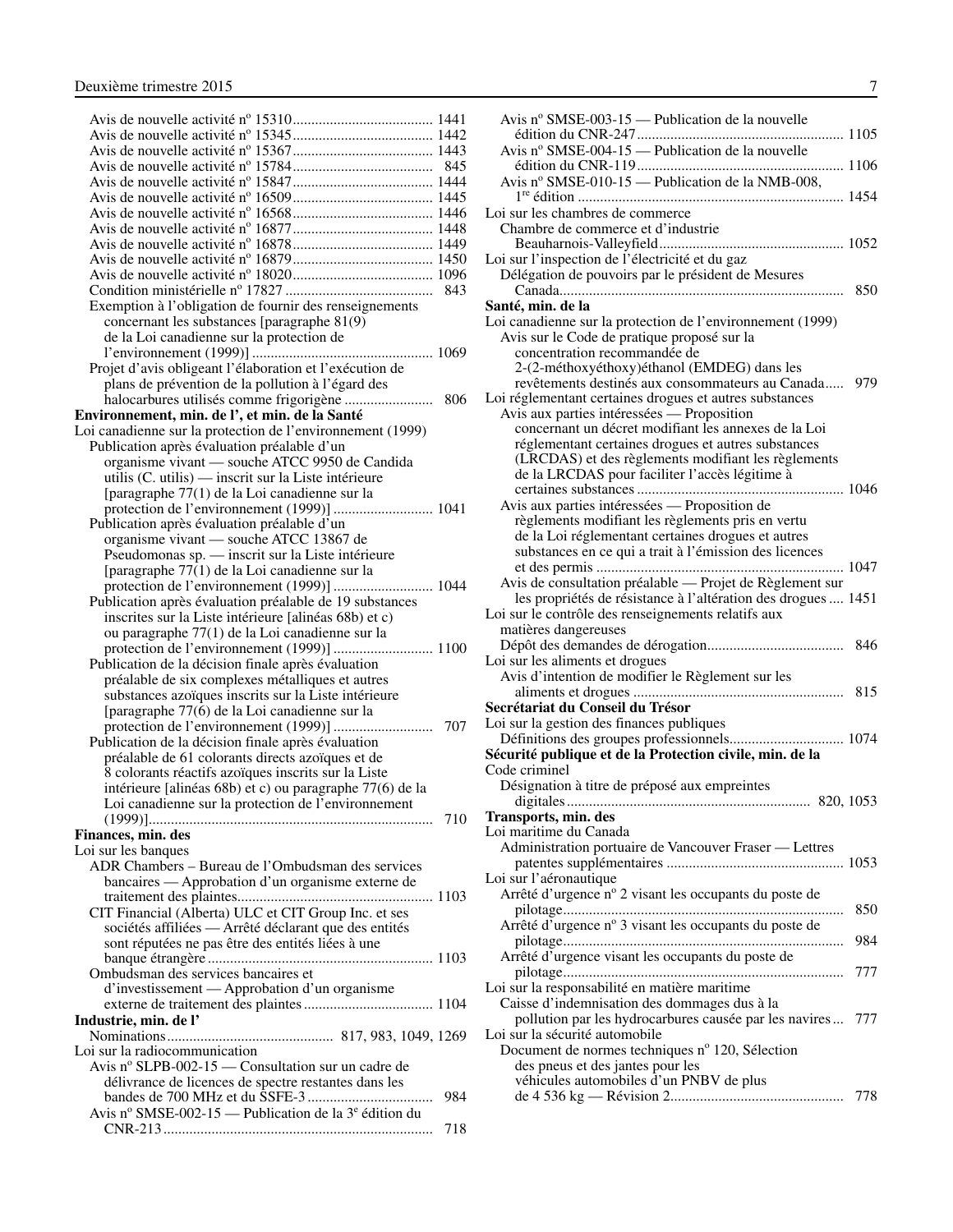#### <span id="page-9-0"></span>**COMMISSIONS Agence des services frontaliers du Canada** Loi sur les mesures spéciales d'importation Certaines tôles d'acier au carbone et tôles d'acier allié résistant à faible teneur, laminées à chaud — Décisions......................................................................... 1278 Certains modules ou laminés photovoltaïques — Décisions......................................................................... 1186 **Agence du revenu du Canada** Loi de l'impôt sur le revenu Retrait volontaire de l'agrément ......................................... 990 Révocation de l'enregistrement d'organismes de bienfaisance........................................... 855, 868, 990, 1021, 1057, 1079, 1112, 1279, 1459 Révocation de l'enregistrement d'organismes de bienfaisance (*Erratum*) ................................................... 855 Révocation de l'enregistrement d'une association canadienne enregistrée de sport amateur ........................ 721 **Commission de la fonction publique** Loi sur l'emploi dans la fonction publique Permission accordée (Foulem, Fernande)........................... 830 Permission accordée (Siddhartha, Anjula).......................... 785 Permission accordée (Siddhartha, Anjula) [*Erratum*]......... 830 Permission et congé accordés (Cosico, Jesus Jose) ............ 1025 Permission et congé accordés (Gaudaur Savage, John Patrick) ................................................................... 1462 Permission et congé accordés (Lapointe, François-Paul) ... 724 Permission et congé accordés (Lebel, Frédéric) ................. 1116 Permission et congé accordés (Linnick, Zachary).............. 1462 Permission et congé accordés (M'Bemba-Meka, Prosper)........................................................................... 871 Permission et congé accordés (Médieu, Pascal) ................. 872 **Conseil de la radiodiffusion et des télécommunications canadiennes** Avis aux intéressés.......................................... 722, 782, 828, 860, 870, 1000,1023, 1058, 1080, 1114, 1186, 1286, 1460 Avis de consultation........................................ 723, 783, 829, 861, 1059, 1081 Décisions......................................................... 723, 783, 829, 861, 871, 1001, 1024, 1059, 1081, 1115, 1187, 1287, 1461 Décisions administratives ........................... 860, 871, 1001, 1024, 1059, 1081, 1114, 1286, 1461 Demandes de la partie 1.................................. 723, 782, 829, 860, 871, 1001, 1024, 1059, 1081, 1114, 1286, 1461 Ordonnances .................................................................. 723, 1082 Politiques réglementaires........................................................ 1059 **Office Canada — Nouvelle-Écosse des hydrocarbures extracôtiers** Loi de mise en œuvre de l'Accord Canada — Nouvelle-Écosse sur les hydrocarbures extracôtiers Appel d'offres no NS15-1 ................................................... 990 **Office Canada — Terre-Neuve-et-Labrador des hydrocarbures extracôtiers** Loi de mise en œuvre de l'Accord atlantique Canada — Terre-Neuve-et-Labrador Appel d'offres nº NL15-01EN (l'Est de Terre-Neuve)....... 823 **Office national de l'énergie** Demande visant l'exportation d'électricité Manitoba Hydro.................................................................. 1002 Demande visant l'exportation d'électricité aux États-Unis Manitoba Hydro.................................................................. 1084 Peninsula Power, LLC ........................................................ 1187 Roctop Investments Inc....................................................... 1003 Targray Americas Inc. ......................................................... 1115

#### **Tribunal canadien du commerce extérieur** Appels Avis no HA-2014-028.......................................................... 721 Avis no HA-2014-029.......................................................... 781 Avis no HA-2015-001.......................................................... 869 Avis no HA-2015-002.......................................................... 996 Avis no HA-2015-003.......................................................... 1021 Avis no HA-2015-004.......................................................... 1112 Avis no HA-2015-005.......................................................... 1459 Conclusions Fournitures tubulaires pour puits de pétrole ....................... 828 Décisions Alimentation ....................................................................... 1022 Moteurs, turbines, composants et accessoires connexes..... 781 Services de construction ..................................................... 1079 Services de ressources naturelles........................................ 1080 Services de soutien professionnel et administratif et services de soutien à la gestion .............................. 858, 1284 Enquêtes Matériel et logiciel informatiques.............................. 859, 1023 Services de santé et services sociaux.................................. 999 Services de soutien professionnel et administratif et services de soutien à la gestion ....................................... 1000 Services environnementaux ................................................ 1460 Services pédagogiques et de formation............................... 1459 **Ordonnance** Services de soutien professionnel et administratif et services de soutien à la gestion ....................................... 859 Ouverture d'enquête d'intérêt public Barres d'armature pour béton ............................................. 997 Ouverture d'enquête préliminaire de dommage Tôles d'acier au carbone et tôles d'acier allié résistant à faible teneur, laminées à chaud ....................................... 1282 Rejets Communication, détection et fibres optiques...................... 870 Matériel et logiciel informatiques....................................... 1113 Recherche et développement (R et D) ................................ 1285 **Tribunal de la concurrence** Loi sur la concurrence Demande d'ordonnance ...................................................... 1083

#### **DÉCRETS**

| Agence de la santé publique du Canada                    |  |
|----------------------------------------------------------|--|
| Loi sur la mise en quarantaine                           |  |
| Décret nº 3 visant la réduction du risque d'exposition à |  |
|                                                          |  |
| Office national de l'énergie                             |  |
| Loi sur l'Office national de l'énergie                   |  |
| Ordonnance — Certificat d'utilité publique GC-124 à      |  |
| NOVA Gas Transmission Ltd., pour la construction         |  |
| et l'exploitation du projet de doublement de la          |  |
| canalisation latérale Wolverine River (tronçon           |  |
|                                                          |  |
| Ordonnance — Certificat d'utilité publique GC-125 à      |  |
| NOVA Gas Transmission Ltd., pour la construction         |  |
| et l'exploitation de la canalisation principale North    |  |
|                                                          |  |
| Résidence du Gouverneur général                          |  |
| Lettres patentes modifiant la Constitution de l'Ordre du |  |
|                                                          |  |
| Statistique Canada                                       |  |
|                                                          |  |
|                                                          |  |
| Recensement de la population de 2016 (Erratum) 1464      |  |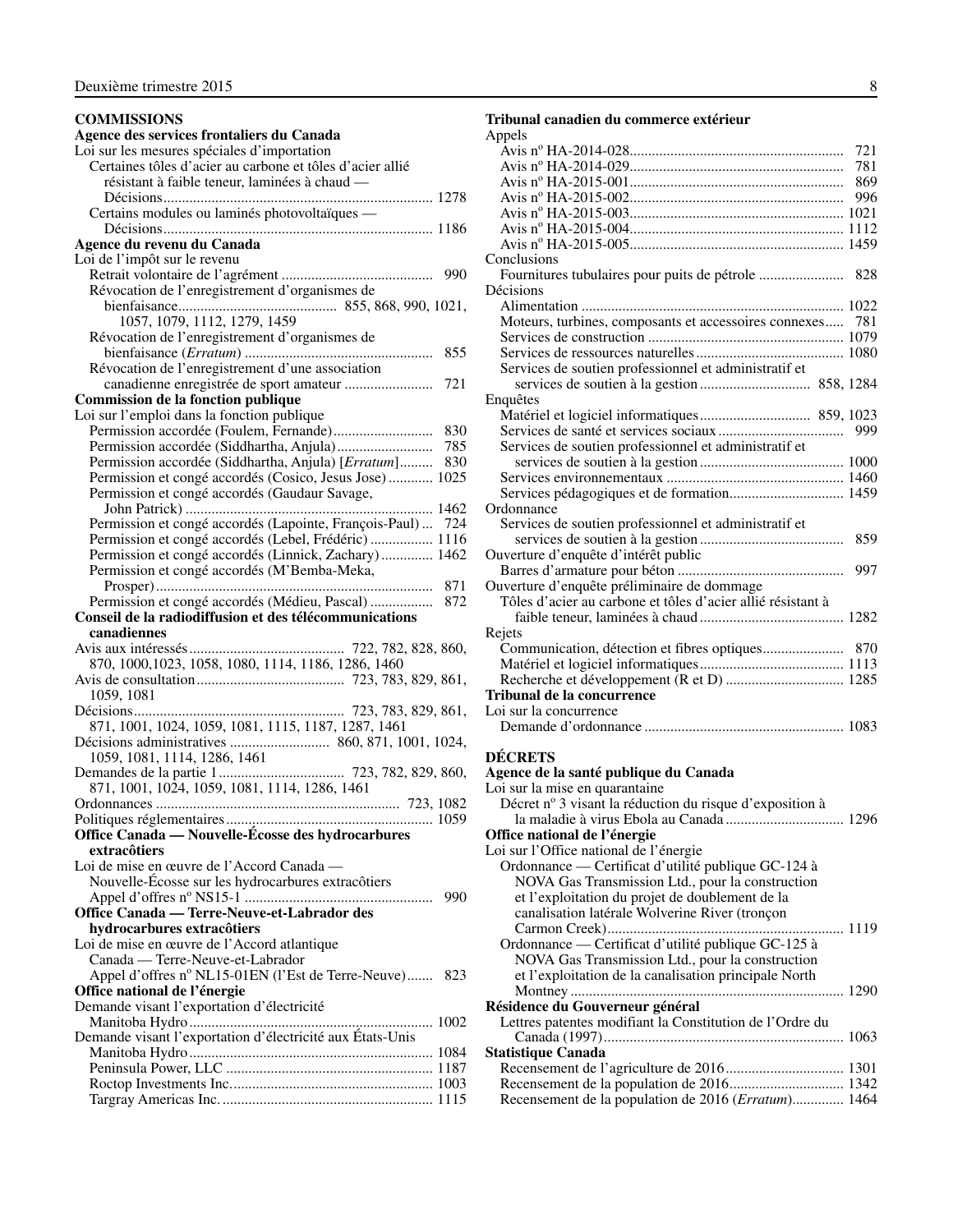<span id="page-10-0"></span>

| Transports, min. des                                                               |
|------------------------------------------------------------------------------------|
| Loi sur l'aéronautique                                                             |
| Arrêté d'urgence nº 3 visant les occupants du poste de                             |
|                                                                                    |
| <b>PARLEMENT</b>                                                                   |
| <b>Chambre des communes</b>                                                        |
| Demandes introductives de projets de loi privés (Deuxième                          |
| session, quarante et unième législature) 720, 780, 821,                            |
| 854, 867, 989, 1020, 1056, 1078, 1111, 1185, 1277, 1458                            |
| Directeur général des élections                                                    |
| Loi électorale du Canada                                                           |
|                                                                                    |
| Radiation d'associations de circonscription                                        |
|                                                                                    |
| Sénat                                                                              |
| Sanction royale                                                                    |
|                                                                                    |
| <b>RÈGLEMENTS PROJETÉS</b>                                                         |
| Administration de pilotage du Pacifique                                            |
| Loi sur le pilotage                                                                |
| Règlement modifiant le Règlement sur les tarifs de                                 |
| l'Administration de pilotage du Pacifique  1141                                    |
| Agence canadienne d'évaluation environnementale                                    |
| Loi canadienne sur l'évaluation environnementale (2012)                            |
| Règlement prévoyant une autorité fédérale à titre                                  |
| d'autorité responsable à l'égard de projets désignés 1530                          |
| Agence de la santé publique du Canada                                              |
| Loi sur le ministère de la Santé                                                   |
| Règlement sur l'eau potable à bord des trains, bâtiments,                          |
| Règlement sur l'eau potable à bord des trains, bâtiments,                          |
|                                                                                    |
| Agence des services frontaliers du Canada                                          |
| Loi sur l'immigration et la protection des réfugiés                                |
| Règlement modifiant le Règlement sur l'immigration                                 |
|                                                                                    |
| Règlement modifiant le Règlement sur la protection                                 |
| des renseignements relatifs aux passagers  1525                                    |
| Loi sur les douanes                                                                |
| Règlement modifiant le Règlement sur les dispositions                              |
|                                                                                    |
| Règlement modifiant le Règlement sur les                                           |
| renseignements relatifs aux passagers (douanes) 1470<br>Agence du revenu du Canada |
| Loi de l'impôt sur le revenu                                                       |
| Règlement modifiant le Règlement de l'impôt sur le                                 |
| revenu (retenues d'impôt sur les paiements provenant                               |
| d'un régime enregistré d'épargne-invalidité) 1008                                  |
| Citoyenneté et de l'Immigration, min. de la                                        |
| Loi sur l'immigration et la protection des réfugiés                                |
| Règlement modifiant le Règlement sur l'immigration                                 |
| 735                                                                                |
| Citoyenneté et de l'Immigration, min. de la, et Agence                             |
| des services frontaliers du Canada                                                 |
| Loi sur l'immigration et la protection des réfugiés                                |
| Règlement modifiant le Règlement sur l'immigration et                              |
| Environnement, min. de l'                                                          |
| Loi canadienne sur la protection de l'environnement (1999)                         |
| Règles modifiant les Règles de procédure applicables aux                           |
| 833                                                                                |
| Loi sur les pêches                                                                 |
| Règlement modifiant le Règlement sur les effluents                                 |
| 875                                                                                |

| ٦ | ٧      |          |    |  |
|---|--------|----------|----|--|
|   |        |          |    |  |
|   |        |          |    |  |
|   |        |          |    |  |
|   |        | ۰.<br>۰. | ۰. |  |
|   | I<br>v |          |    |  |

**Environnement, min. de l', et min. de la Santé**  Loi canadienne sur la protection de l'environnement (1999) Décret modifiant l'annexe 1 de la Loi canadienne sur la protection de l'environnement (1999)............................. 902 Règlement abrogeant le Règlement de 1992 sur le rejet de chlorure de vinyle....................................................... 1125 Règlement modifiant le Règlement sur certaines substances toxiques interdites (2012) ............................. 748 **Finances, min. des** Loi nationale sur l'habilitation Règlement modifiant le Règlement sur les prêts à l'habitation assurables..................................................... 1138 Loi sur la protection de l'assurance hypothécaire résidentielle Règlement modifiant le Règlement sur les prêts hypothécaires admissibles............................................... 1132 **Industrie, min. de l'** Loi sur les brevets Règlement modifiant le Règlement sur les médicaments brevetés (avis de conformité).......................................... 907 **Pêches et des Océans, min. des**  Loi sur les océans Règlement sur les zones de protection marine des récifs d'éponges siliceuses du détroit d'Hécate et du bassin de la Reine-Charlotte ...................................................... 1536 **Ressources naturelles, min. des**  Loi sur la responsabilité et l'indemnisation en matière nucléaire Règlement abrogeant les Règles sur la responsabilité nucléaire Canada-États-Unis........................................... 1584 Règlement sur la responsabilité et l'indemnisation en matière nucléaire............................................................. 1568 **Santé, min. de la**  Loi sur les aliments et drogues Règlement modifiant le Règlement sur les aliments et drogues (étiquetage nutritionnel, autres dispositions d'étiquetage et colorants alimentaires) ........................... 1192 Règlement modifiant le Règlement sur les aliments et drogues (pénuries et discontinuation de la vente de drogues)........................................................................... 1370 **Secrétariat du Conseil du Trésor du Canada** Loi sur la réduction de la paperasse Règlement sur la réduction de la paperasse ........................ 1593 **Sécurité publique et de la Protection civile, min. de la** Loi sur le système correctionnel et la mise en liberté sous condition Règlement modifiant le Règlement sur le système correctionnel et la mise en liberté sous condition........... 796 **Transports, min. des** Loi de 1992 sur le transport des marchandises dangereuses Règlement modifiant le Règlement sur le transport des marchandises dangereuses (Partie 8 – exigences relatives aux rapports)..................................................... 1146 Loi maritime du Canada Règlement sur les installations de gaz naturel liquéfié au port de Prince-Rupert...................................................... 1424 Loi sur la sécurité ferroviaire Règlement modifiant le Règlement sur les sanctions administratives pécuniaires relatives à la sécurité ferroviaire (Règlement sur les passages à niveau).......... 1586 **Travaux publics et des Services gouvernementaux, min. des** Loi sur la production de défense Règlement modifiant le Règlement sur les marchandises contrôlées........................................................................ 914